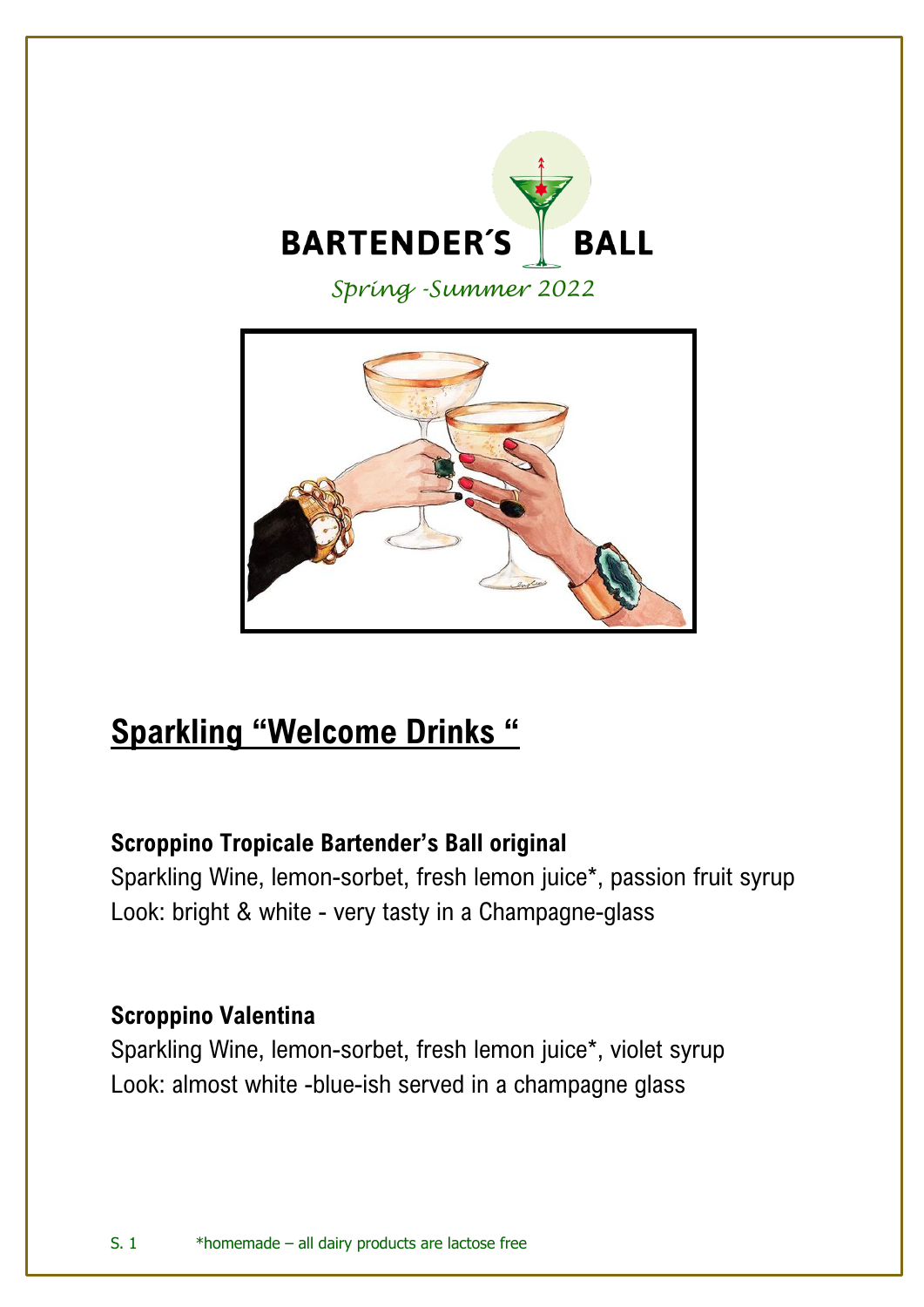#### **French 75 or Austrian 65/68**

French Champagne or Austrian Sparkling Wine, fresh lemon juice\*, cane sugar syrup\* & a drop of Gin Look: cloudy, served in a Champagne-glass (the Champagne version is charged accordingly)

#### **Monsignore**

Sparkling Wine, strawberry-basil pulp\*, elderflower syrup, fresh lime juice\* Look: deep red, served in a champagne-glass

#### **Kiwi Sparkle**

Sparkling Wine, fresh kiwi-pulp, fresh lime juice, blue curacao syrup Look: blue-ish, served in a champagne glass

# **Non alcoholic Cocktails**

## **Raspberry Rock**

Raspberry-pulp\*, limes, Ginger Beer lemonade Look: deep red, served in a Caipirinha-glass, topped with crushed ice

## **Li'l Cucumber**

Fresh cucumber-juice\*, cardamon syrup\*, Ginger Beer lemonade, fresh lime juice\*, pepper Look: dark green, served in a Caipirinha-glass

S. 2 \*homemade – all dairy products are lactose free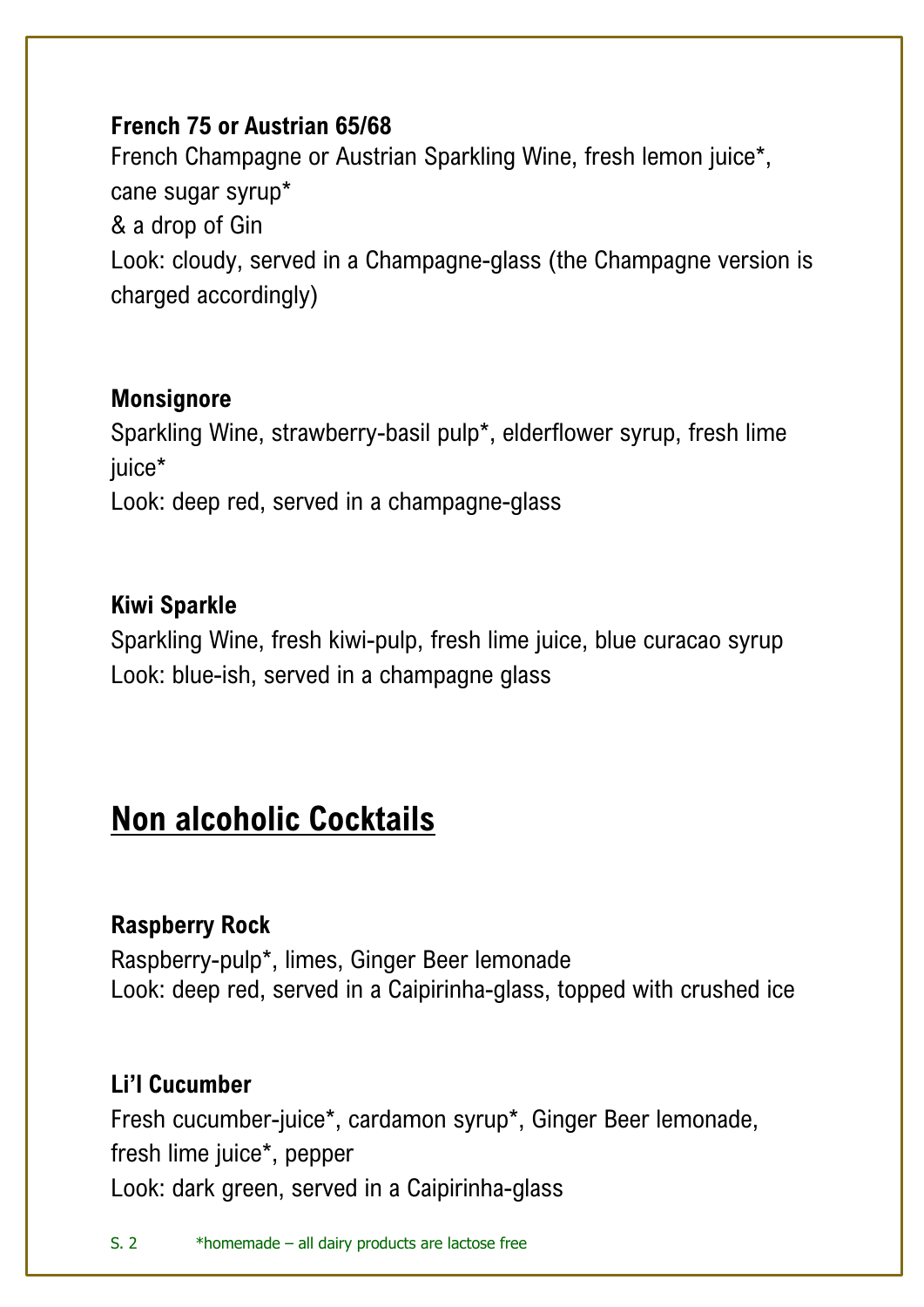#### **Avocado Trunk**

Fresh Avocado, almond-milk, hazelnut syrup, fresh lemon juice Look: milky-green, served in a longdrink-glass

## **Bergamot Virginia**

Mint, bergamot-essence, cane sugar syrup\*, fresh lime juice\*, soda Look: Mojito-green, served in a Longdrink-glass

# **Coconut Kiss**

Pineapple juice, fresh orange juice, coco-cream\*, grenadine Look: Tropical, served in a hurricane -glass

## **Beetroot**

Beetroot juice, 100% pineapple juice, slices of fresh ginger (muddled), fresh lime juice\*, Wild Berry-lemonade Look: very deep cinnabar red, served in a Caipirinha-glass

# **BB's Signature Cocktails:**

## **Frozen Chilivanilli-Ananasi**

Fresh pineapple, chili-vanilla-syrup\*, vodka Look: frozen white-creamy, served in a Martini-glass

# **Watermelon Girl (Bartender's Ball Version)**

Vodka, fresh watermelon, green apple syrup Look: watermelon-pink, served in a Martini-glass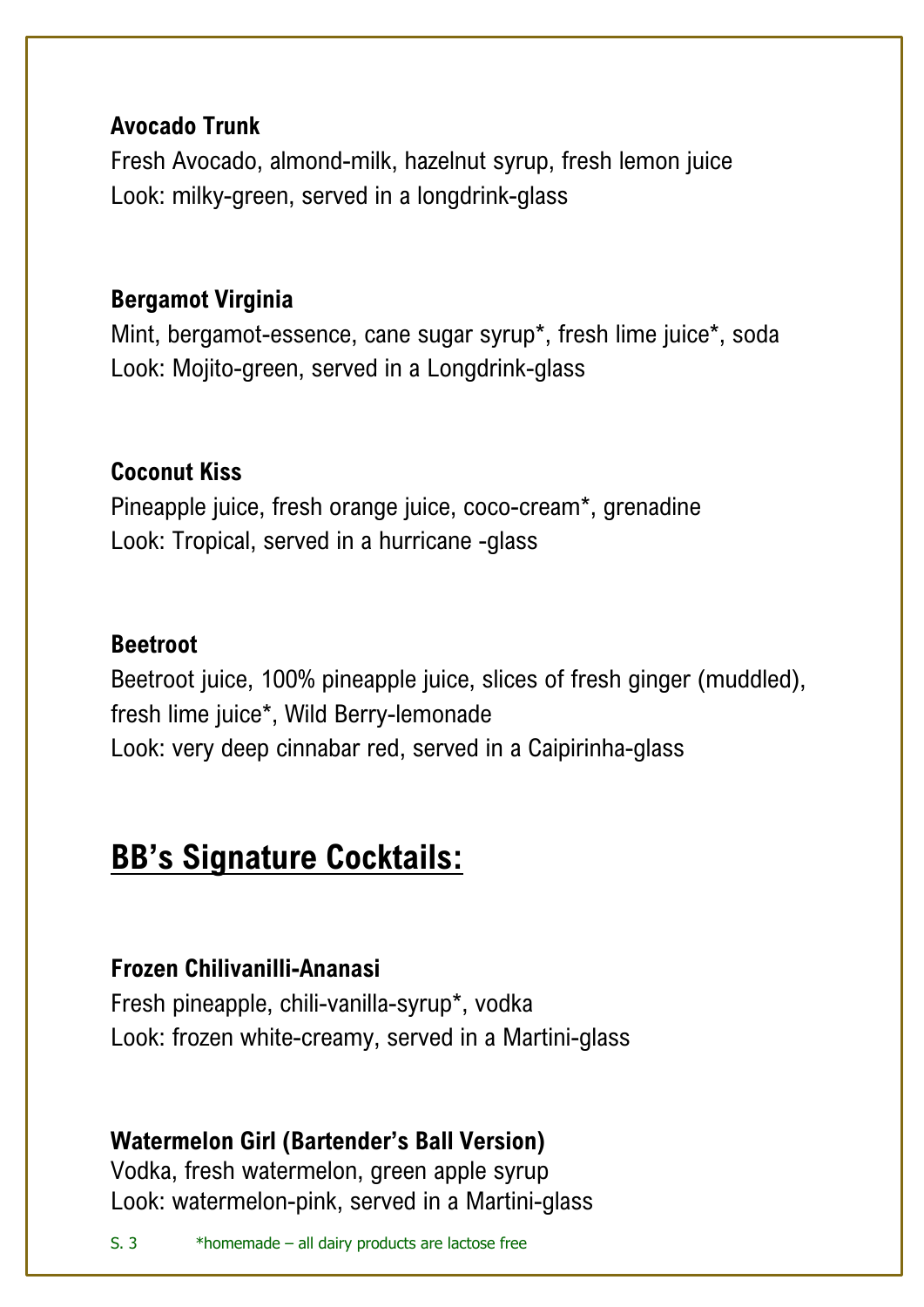# **All drinks are always served lactose-free**

#### **Opium!**

Lemon-grass infused Vodka, poppy seed-tonka bean syrup\* fresh passion fruit, fresh lime juice\* Look: like opium, served in a Martini-glass or on the rocks in a tumbler

## **Thai Message (Marco Pani's)**

Infused lemongrass-ginger-gin\*, fresh lime juice\*, vanilla-honey-chilisyrup\*

Look: cloudy yellow, served with a fresh chili in a Martini-glass

#### **Frozen Wasabi Smash:**

Vodka, Ingwerer (ginger liqueur), cucumber, a hint of wasabi Look: bright green, served in a tumbler

#### **Franke**

3y gold Rum, cane sugar syrup\*, fresh mint, fresh lime juice \*, bergamot essence

Look: an earl grey mojito, served in a Martini-glass

**14 hours ahead! (unlike anything you've ever tasted)** Gin or Tequila Blanco 100% de Agave, honey syrup\*, fresh lime and lemon-juice\* Matcha Powder!, cream\* & soda Look: Green, served in a long-drink glass

# **All drinks are always served lactose-free**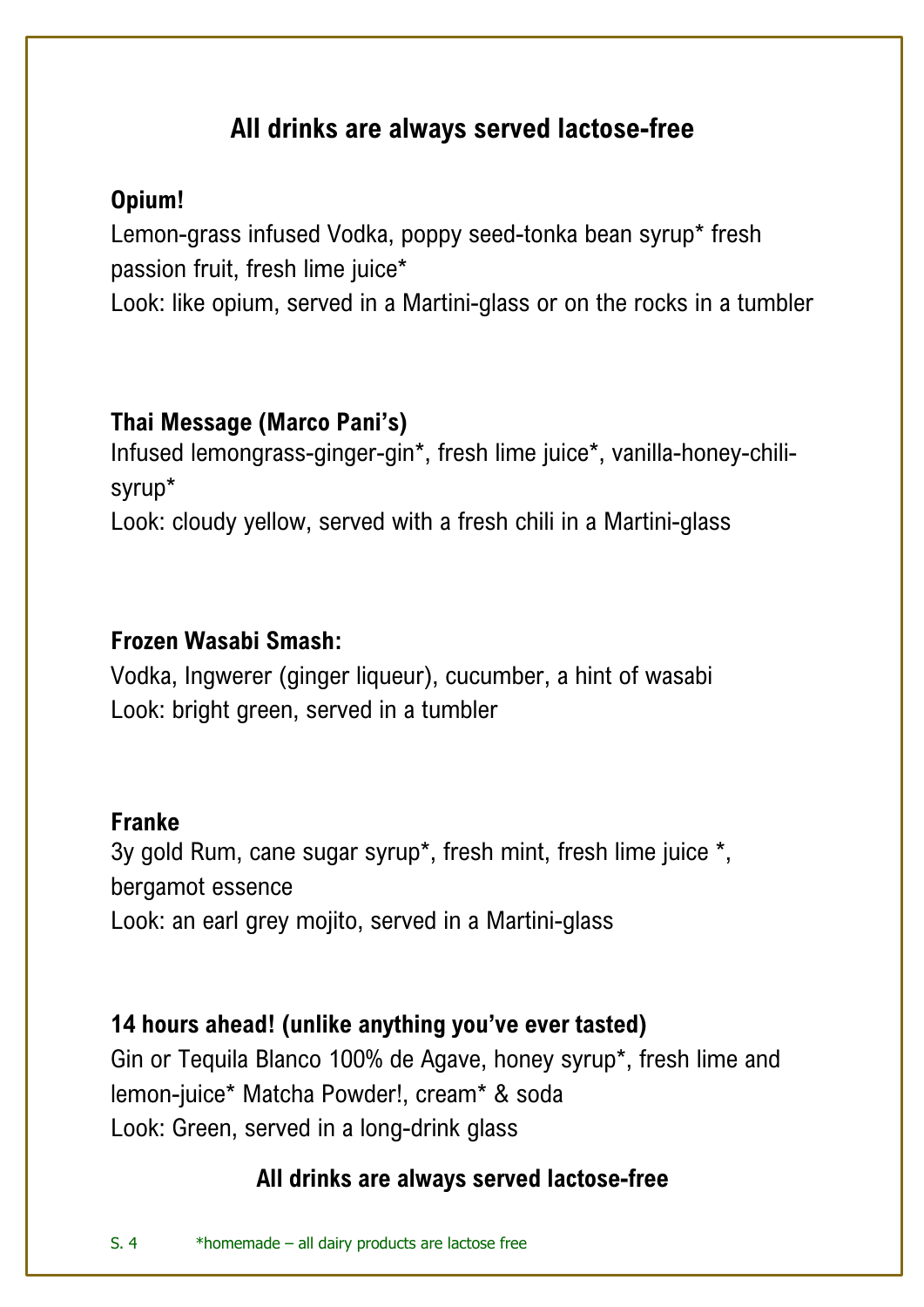#### **Bangkok Vodkatini (Misha's)**

Vodka, Triple Sec orange liqueur, elderflower syrup, fresh lime juice\*, fresh coriander

Look: cloudy-green, served in a Martini glass

#### **Valentine**

Gin, fresh cucumber, violet-syrup, fresh lime juice \* , soda Look: violet, served in a Longdrink-glass

**Alice's** Cynar, Mezcal, red Wermouth Look: dark, served in a tumbler

#### **Provence Blossom**

Cognac, fresh apricot pulp\*, orange flower water, lime Look: apricot-crème, served in a martini glass

#### **Persian Beeziness**

Gin, saffron-honey-syrup\*, fresh lime & lemon juice \* Look: bright gold with a curcuma-sugar rim, served in a Martini-glass

# **All drinks are always served lactose-free**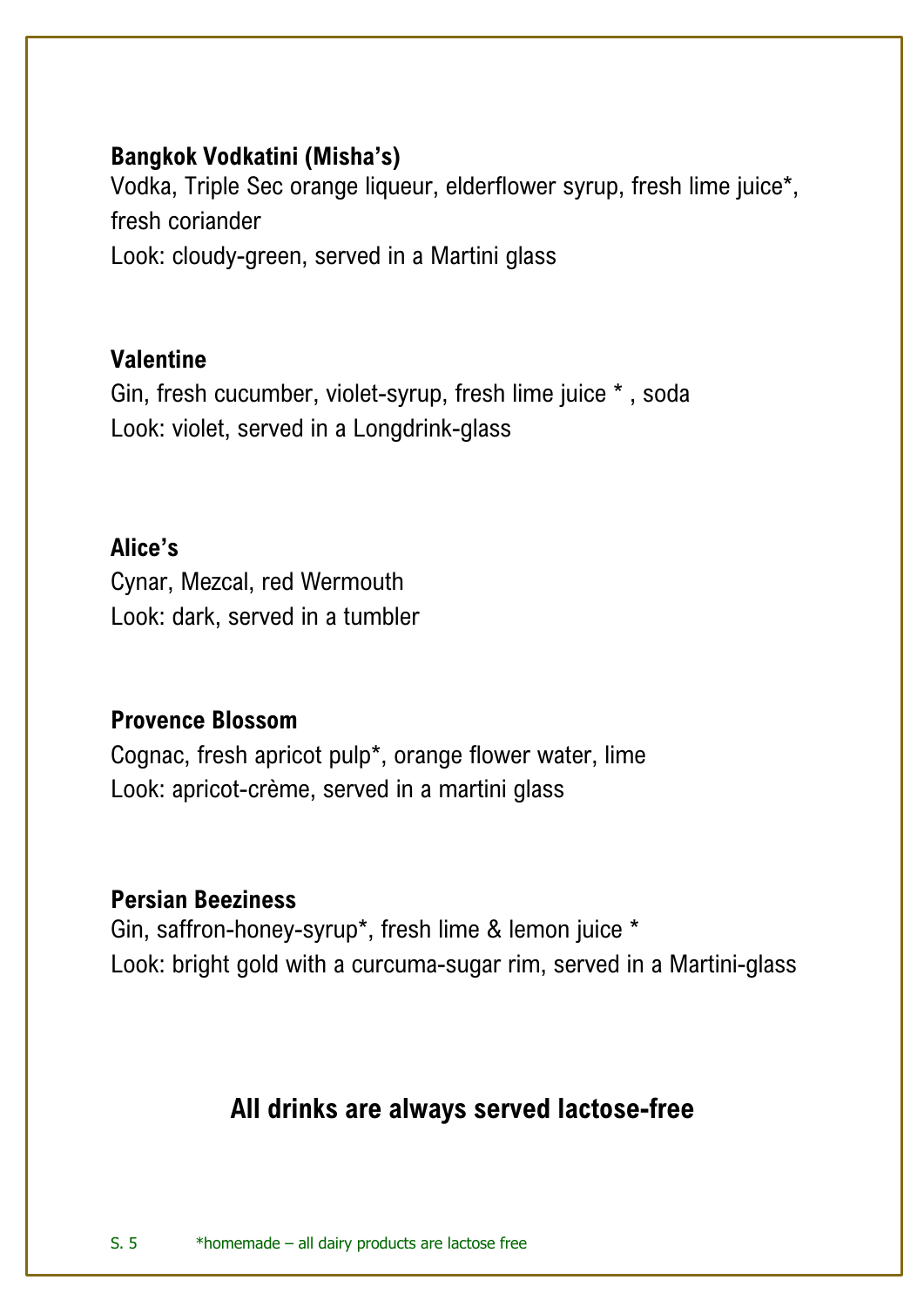# **Classic Cocktails**

#### **Manhattan**

Rye Whiskey, dry vermouth, red vermouth, angostura bitters Look: Whiskey-brown to red with an orange peel or an amarena cherry

#### **Grasshopper on the rocks**

Chocolate-Vodka, Crème de Menthe, cream\* Look: light green, small tumbler

#### **Negroni**

Gin, Martini Bitters, red Vermouth Look: deep red drink, served in a tumbler

#### **Martini Cocktail/ Vodkatini**

Gin and/ or Vodka, dry French Vermouth, Look: Crystal Clear with an olive and/ or an lemon peel, served in a Martini-glass

#### **Cosmopolitan**

Vodka, lime-cordial\*, fresh lime juice \*, Triple Sec orange liqueur, cranberry juice Look: light red, served in a martini-glass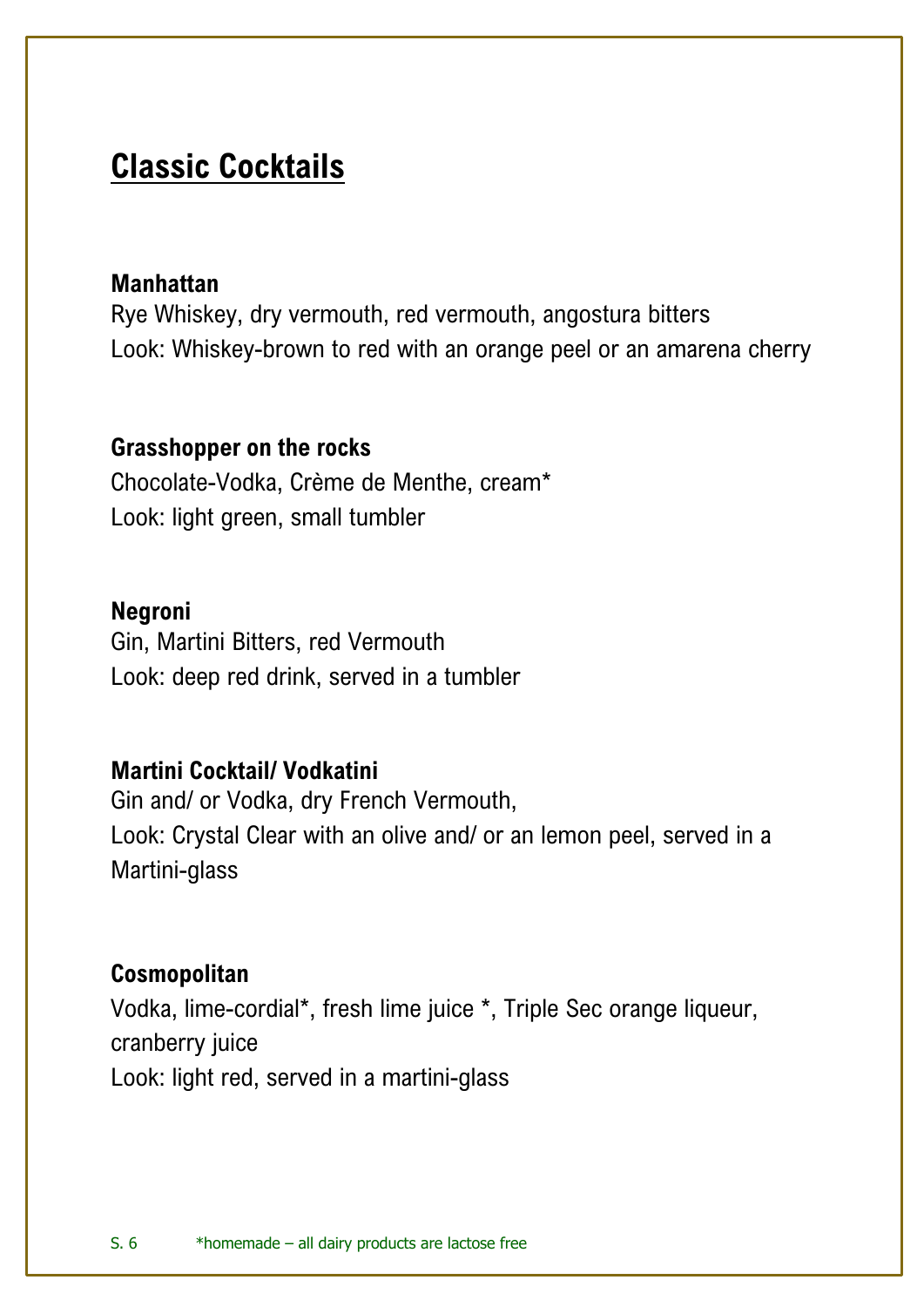## **Espresso Martini "de la Maison"**

Vodka, espresso\*, cardamom-caramel-syrup\* Look: coffee-brown, served in a Martini-glass

# **Mighty Schokotini (Bartender's Ball version)**

Vodka, Sicilian chocolate noir liqueur, Rooibos tea, caramel syrup\* Look: chocolate brown, served in a martini glas

# **Whiskey Sour**

Rye Whiskey, fresh lemon juice \*, fresh orange juice\*, cane sugar syrup\* Look: light orange, served in a small tumbler

## **Gin Basil Smash**

Gin, fresh basil, fresh lime juice\*, cane sugar syrup\* Look: Green-ish, on the rocks, served in a tumbler

## **Lychee Martini**

Lychee-Pulp\*, Vodka, fresh lime juice\* Look: milky-white, served in a Martini-glass

#### **Moscow or London Mule**

Vodka or Gin, fresh limes, Cucumber, Ginger Beer lemonade Look: bright green, very light in taste, hint of fresh apple, served in a Longdrink-glass